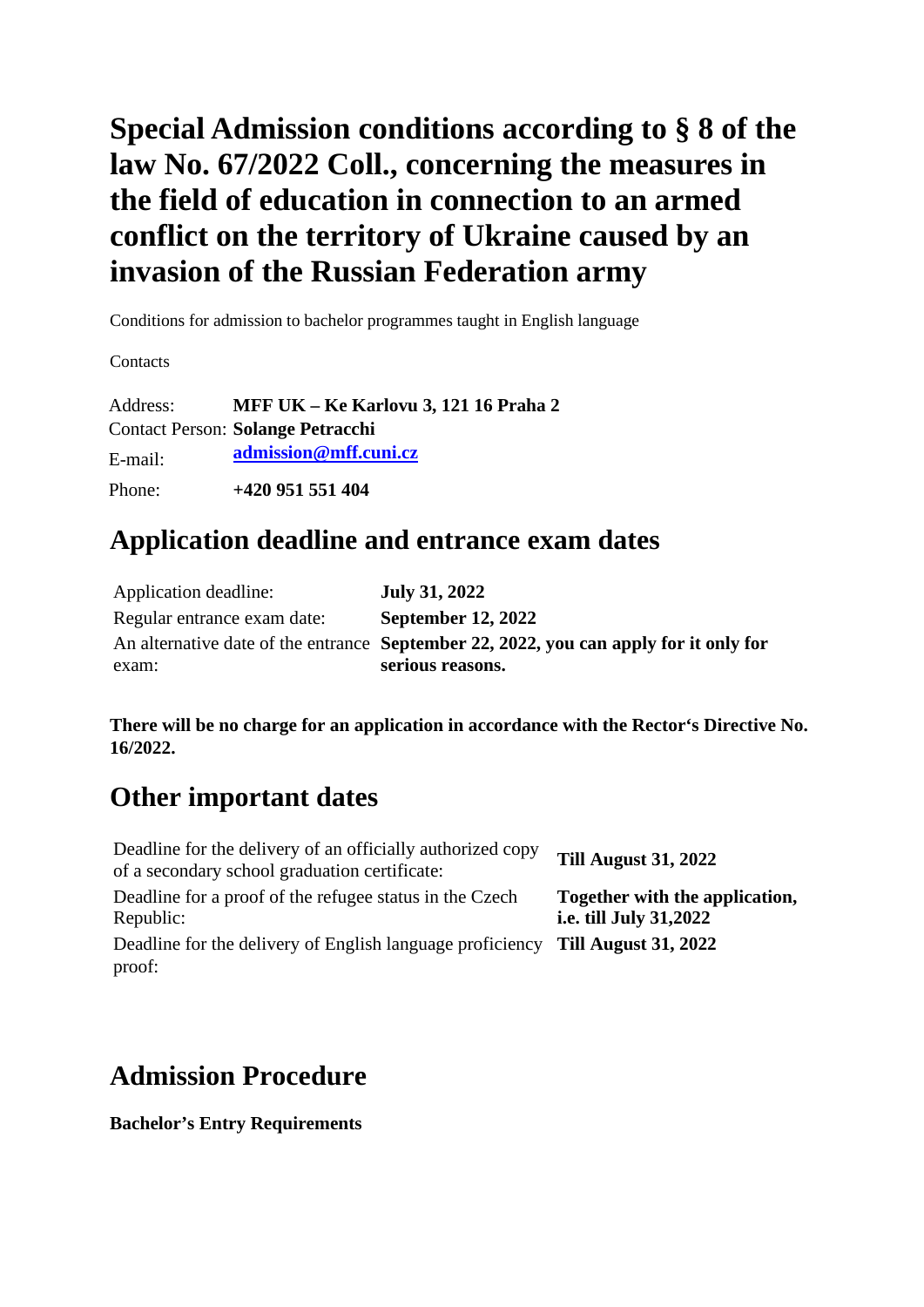The goal of the admissions process is to select from the pool of applicants those individuals who have shown the capability and diligence expected of Charles University students. To apply for the Bachelor of Computer Science programme given in English you must:

- 1. hold or be working towards a High School Leaving Certificate (Diploma) or its equivalent; in cases required by law, a certification of equivalence of education must accompany the application. If the applicant cannot obtain such document due to the external circumstances, it is possible to submit a declaration of honor;
- 2. Each applicant must prove that he/she is a holder of temporary protection in connection with the armed conflict in Ukraine (he/she proves a toleration visa D/VS/U or a temporary protection visa D/DO/xxx); the applicant must prove the fulfillment of this condition by July 31, 2022 in one of the following two ways:

a) The applicant will personally present the stamp of the special visa/temporary protection sticker in the travel document, the Department of Student Affairs will make a copy and note that it matches the original, complete the date of making the copy and will sign it.

b) The applicant shall send a simple copy of the stamp of the special visa/temporary protection sticker in the travel document stating that it corresponds to the original, the date of making the copy and the original handwritten signature (the signature need not be officially verified).

For variants a) and b), the copies must show who was granted temporary protection  $-$  i.e. in the case of special visa stamps, it is necessary to attach a page in the travel document with information about the holder of this document.

Please note that all required documents must be physically delivered to the Department of Student Affairs of the Faculty of Mathematics and Physics by July 31, 2022. If you do not deliver them as required, you will be neither accepted nor enrolled for Bachelor's studies.

Part of the admission procedure is also the verification of the professional and language skills of the applicants.

1. Study competencies shall be verified by an entrance examination.

2. Demonstration of language skills - applicants must prove sufficient knowledge of the English language

To submit your scores electronically, please use the following Institution codes: TOEFL 3184 SAT 7249 ACT 6790 IB 000147

### **Entrance examination**

For the Bachelor of Computer Science programme with specializations in Artificial Intelligence, Databases and Web, General Computer Science given in English, the exam is in written form. It contains 10 tasks from a secondary school mathematics. There are five possible answers to each task and the applicants indicate which are correct and which are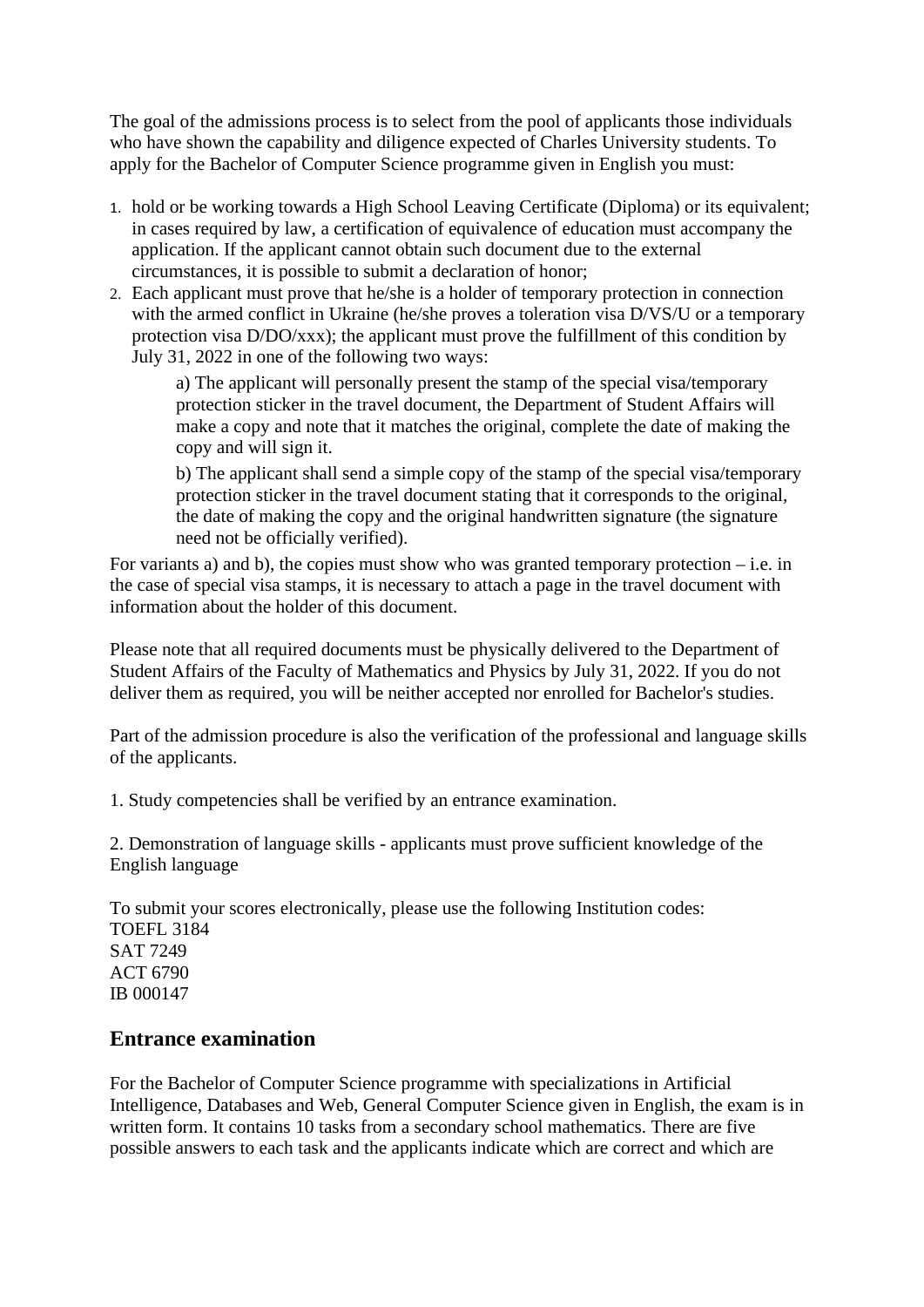incorrect. The time to complete the exam is 75 minutes. It is possible to get 10 points for each task. The threshold for passing the entrance exam is 40 points out of 100 possible.

The student chooses a specific specialization until the end of the second year of study.

The entrance exam held in the alternative term has the same form and evaluation criteria as the entrance exam in the regular term. The applicants can apply for an alternative examination term only for serious medical reasons, which must be substantiated by a medical opinion. The Vice-Dean for Student Affairs decides on the permission to participate on an alternative date.

For the entrance exam, it is forbidden to copy from other candidates or to let another candidate to copy. Such an act is considered fraudulent and is subject to Section 67 of Act No. 111/1998 Coll. as amended. It is necessary to bring writing accessories for the entrance exam. The use of any other aids is not allowed during the entrance exam.

### **English Language Proficiency**

An applicant must have an adequate command of English in order to enroll into an Englishtaught programme at Charles University. Proficiency in English may be demonstrated by one of the standard language tests listed below; any language test results should not be older than two years. Applicants who provide us with comparable qualifications demonstrating proficiency in English also meet our requirements.

The table below lists the various tests of English that we recognize, and gives the minimum score that should be obtained.

#### **Test Minimum Score**

TOEFL iBT 85 TOEFL Essentials 9 Pass TOEIC Listening and Reading 750 The International English Language Testing System (IELTS) 6.5 Cambridge B2 First (formerly FCE) 180 (Grade A) Cambridge C1 Advanced (formerly CAE) Pass Cambridge C2 Proficiency (formerly CPE) Pass SAT - Evidence-Based Reading and Writing 550 ACT - English and Reading 24 International Baccalaureate - English 6 The European Language Certificates (TELC) English C1 Pass UNIcert English for Mathematicians Level C1 Pass Duolingo 105 Michigan English Test (MET) 64 Examination for the Certificate of Proficiency in English (ECPE) Pass

General State Language Examination in English in the Czech Republic Pass

#### **Information on the Admission Procedure**

How to apply: